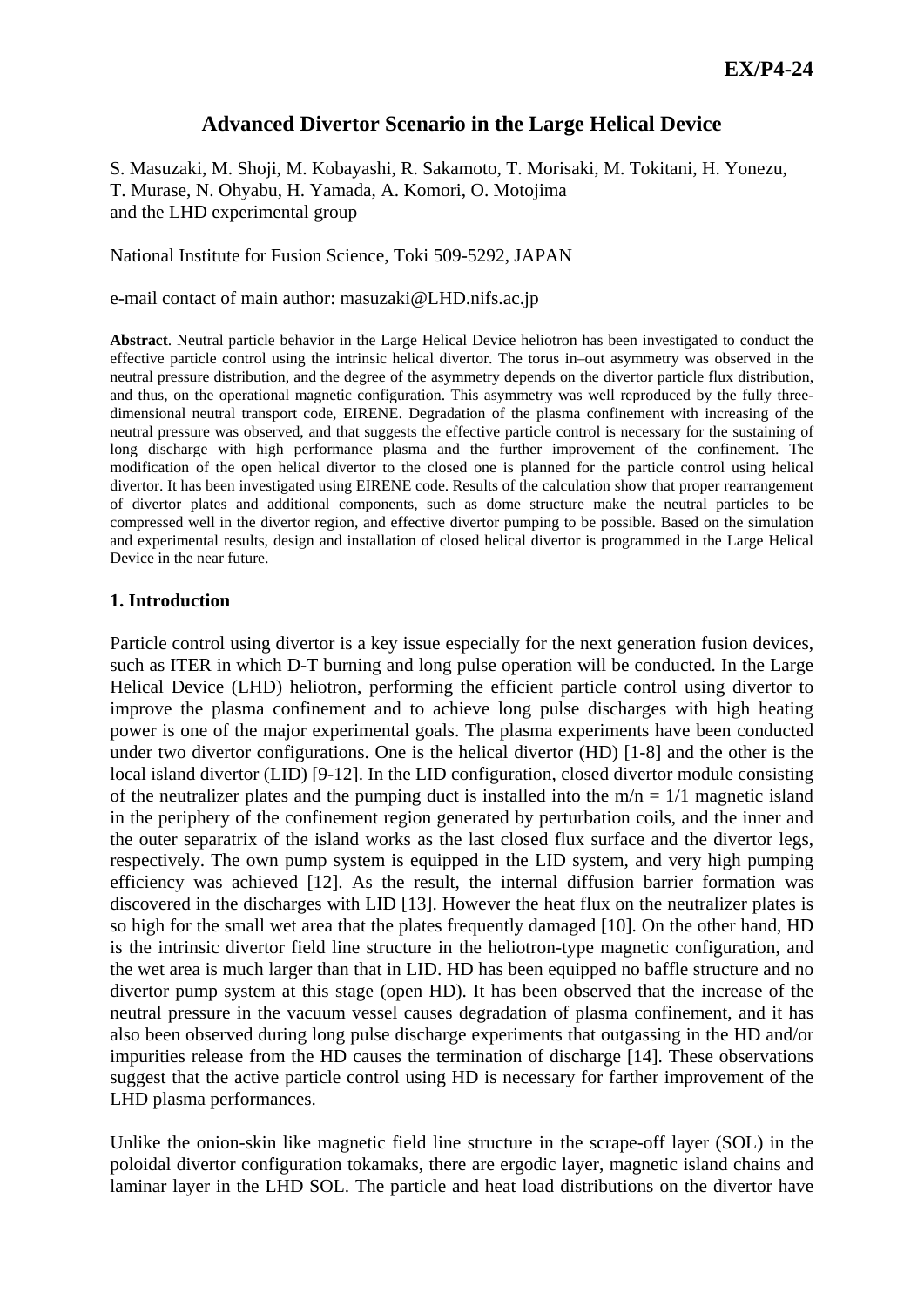been investigated in the HD configuration in LHD, and it has been revealed that the distributions are non-uniform even in the helical direction [1,2]. Comparison of the experimental observation and the field lines tracing calculation shows that the magnetic field line structure on the divertor dominates the distributions. The magnetic field line structure can be visualized by using the profile of the connection length of magnetic field lines  $(L<sub>c</sub>)$ . In the HD case, long field lines with over several hundred meters  $L_c$  approach the last closed flux surface (LCFS), and the outflow particle and energy from the core plasma come to the divertor mainly along the long field lines  $[2]$ . The  $L_c$  profile on the divertor varies with operational magnetic configuration, such as radial magnetic axis position,  $R_{ax}$ , and thus, the particle and heat flux profiles on the divertor also vary with the configuration [2]. To reconstruct HD for active control of the neutral particles, the understanding of the neutral particle behavior and three dimensional transport simulations are necessary.

In this paper, the neutral particle behavior and its impact on the plasma confinement in the present HD configuration are presented in the next section, and the comparison of the experimental and simulation results using three dimensional neutral particle transport code, EIRENE, is also shown in the section. The design of the new divertor configuration has been conducted using the simulation code, and the results are presented in section 3.

### **2. Experimental observation and comparison between that and the simulation results**

The nominal major and minor radii of the LHD plasma are 3.9 m and 0.6 m, respectively. The steady state magnetic field strength is 3 T. The materials of the first wall and divertor plates are SUS316L and isotropic graphite, respectively. Two pump chambers equipping with cryogenic pumps are connected to the LHD vacuum vessel, and their total pumping speed is about  $260 \text{ m}^3/\text{s}$ . To measure the neutral pressure distribution in the LHD vacuum vessel, ASDEX type fast ion gauges (FG) [16] and a cold cathode gauge (CG) were installed. Figure 1 shows their locations. Two FGs are installed to the torus inboard-side private region in the different horizontally elongated cross-section, respectively. A FG is installed to bottom private region in a near vertically elongated cross-section. The CG locates at the torus outboard-side in a horizontally elongated cross-section, and that is in the entrance of one pump chamber.

The distribution of the particle flux on HD is nonuniform, and it is modified with changing operational magnetic configuration, such as  $R_{ax}$ . In the case of so-called inward shifted configurations  $(R_{ax} < \sim 3.69 \text{ m})$ , the dominant particle deposition region is torus inboard side. On the other hand, in the case of outward shifted Rax configurations, the region moves to torus outboard side [2,4]. Figure 2 shows the lineaveraged density  $(n_{e, bar})$ dependence of the neutral



*FIG. 1. Locations of the neutral pressure gauges. Green and blue circles are ASDEX type fast ion gauges and cold cathode gauge positions, respectively.*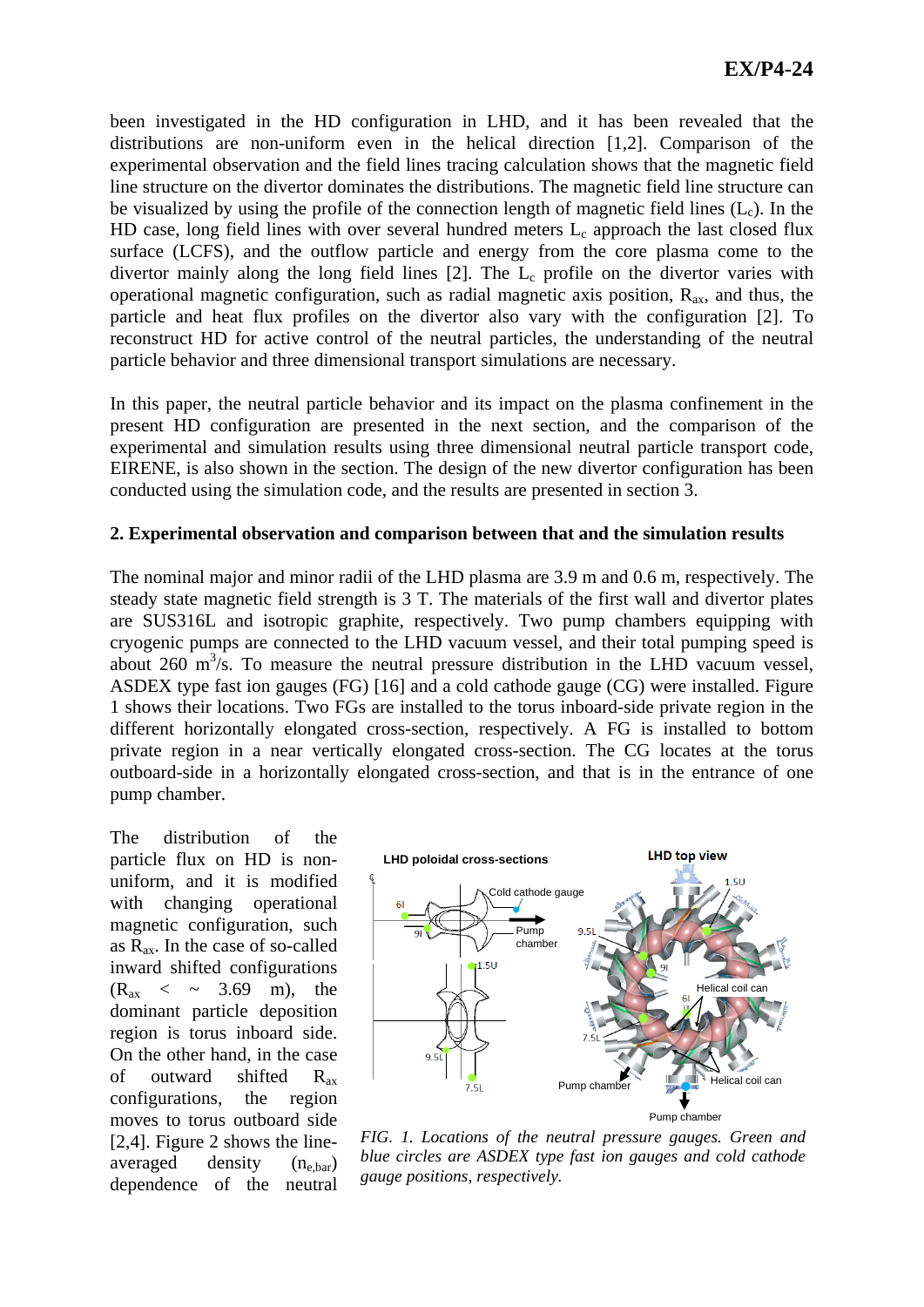pressure measured by the gauges at the torus inboard and outboard sides for two  $R_{ax}$  cases. The  $n_{e, bar}$  ranges from  $1-30\times10^{19}$  m<sup>-3</sup>. The in-out asymmetry of the neutral pressure is clearly observed in the case of inward shifted magnetic configuration  $(Fig.2(a))$ while the in-out asymmetry is reduced in the other case (Fig.2(b)). This result is considered to be caused by both the particle source distribution mentioned above and geometry of the LHD vacuum vessel. In the LHD vacuum vessel, there are helical coil cans, and their distance is narrower in the torus inboard side than that in the outboard side as shown in Fig.1. The neutral pressure is less than 0.1 Pa at the most even in the discharge in which  $n_{e, bar}$  exceeds  $10^{20}$  $m^{-3}$ .



*FIG. 2. Line averaged density dependence of the neutral pressure at torus inboard (red) and outboard (blue) sides. FG and CG are fast ion gauge and cold cathode gauge, respectively. (a)*  $R_{ax} = 3.61$  *m, (b) Rax = 3.95 m.* 



*FIG. 3. Normalized hydrogen molecules density distributions calculated by using EIRENE code. (a) inward shifted and (b) outward shifted configurations, respectively. Left hand side is torus inboard side.* 

#### Three dimensional neutral

transport code, EIRENE [17], has been utilized for analysis of the neutral particle behavior. Figure 3 shows the density distribution of hydrogen molecule in a horizontally elongated cross-section. The density is normalized by the maximum value. The in-out asymmetry in the inward shifted configuration and the reduction of the asymmetry in the outward shifted configuration are well reproduced by the calculation. The code was also examined by comparing with the spectroscopic observations of  $H\alpha$  intensity distribution, and the results of calculation agreed well with the observations [18].

Next, the impacts of the neutral pressure rise on the confinement properties are described. Figure 4 shows the time evolutions of the scaling parameter for energy confinement based on ISS95 scaling [19], the neutral pressure at torus outboard side and the line-averaged density during the discharge fuelled by the repetitive pellet injections [20]. Feedback control was applied to the pellet injection to sustain the line-averaged density to be  $1\times10^{20}$  m<sup>-3</sup>. From t = 2. s, the density was kept to be the target density until  $t \sim 8$  s. During almost constant density phase, neutral pressure gradually increased, and the time interval between pellet injections became long. It suggests that the recycling neutral particles increased. The energy confinement was degraded gradually as shown in Fig. 4, and it is considered to be caused by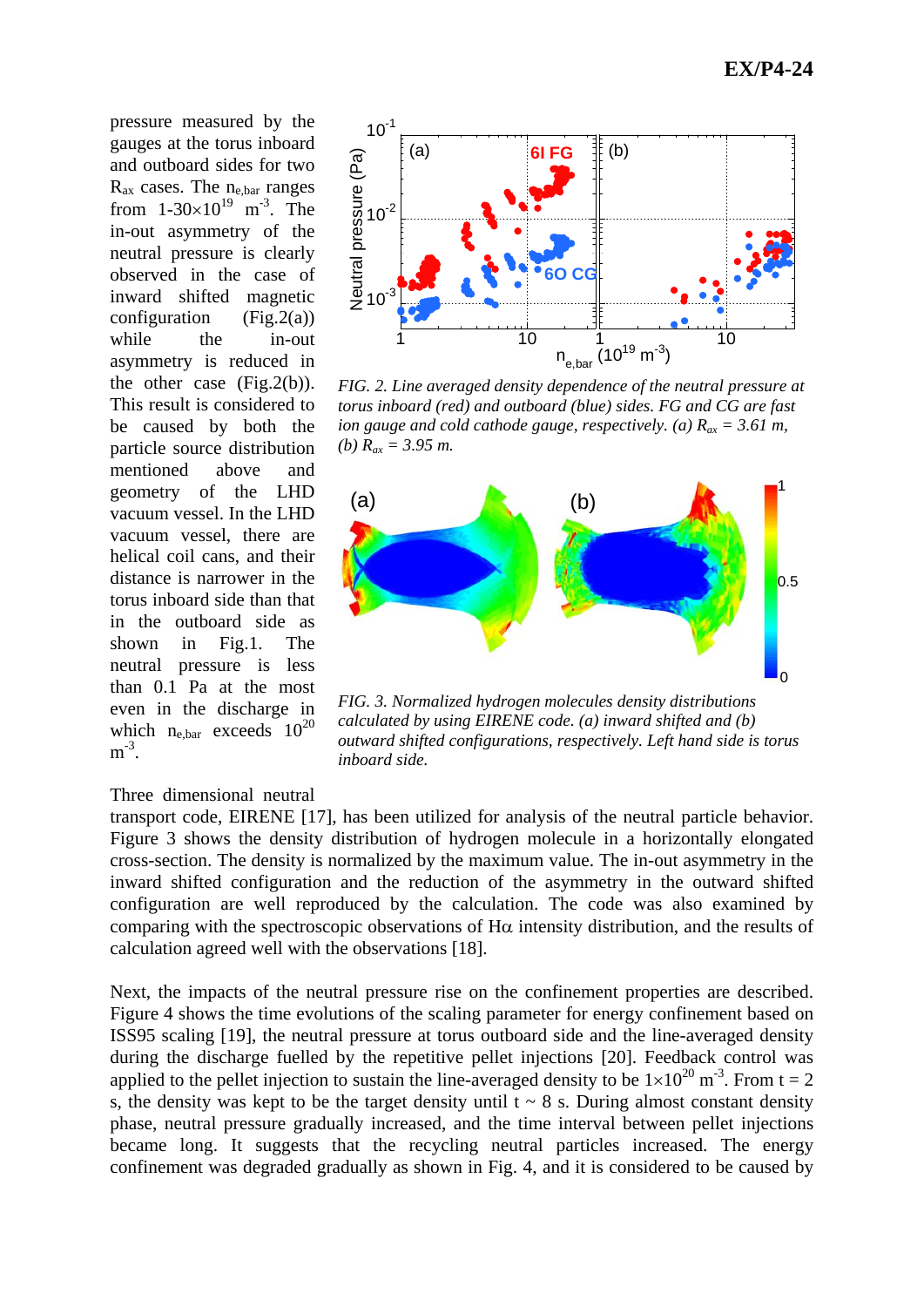the increase neutral pressure. Figure 5 shows that the evacuated hydrogen amount by the cryo-pumps mentioned above increases during a consecutive pellet fuelled discharges. That means the wall pumping capacity decreases shot by shot, and the neutral pressure during discharge increase. As the result, the line-averaged density rises with same fuelling. It is observed that the increase of neutral pressure prevents the formation of the internal diffusion barrier (IDB) [13]. These experimental observations suggest that the particle control necessary for further improved plasma confinement and sustaining the improved confinement with repetitive pellet fuelling.

## **3. Design of the closed helical divertor configuration**

On the basis of the above mentioned experimental and simulation results, design of the closed HD (CHD) has been conducted. The target exhaust particle flux of the CHD is 10  $Pa·m<sup>3</sup>/s$  (H<sub>2</sub>) which corresponds to the averaged fueling particle flux with the repetitive hydrogen ice-pellet injection  $(10 \text{ Hz}, 1 \text{ Pa} \cdot \text{m}^3)$  $(H<sub>2</sub>)/\text{pellet}$  preparing for steady state sustaining of the high density plasma. The neutral pressure in the HD region is rather low compared to that in tokamaks as mentioned in section 2. It is less than 0.1 Pa and 0.01 Pa at the torus inboard-side and the entrance of the pump chamber, respectively, even during high density,  $n_{\text{e bar}} > 1 \times 10^{20} \text{ m}^3$ , discharges with pellet injection. Unlike the poloidal divertor in tokamaks, the HD is not axisymmetrical, and the particle and the heat fluxes depositions are non-uniform even in the helical direction. Neutral particles recycled on the divertor plates can escape from the HD region because of the non-uniform plasma distribution and short field lines length from X-point to the divertor. Therefore, neutral pressure in the HD region is rather low. To achieve the target



*FIG. 4. Time evolutions of the scaling parameter for energy confinement based on the ISS95 scaling (top), neutral pressure measured by CG and the line averaged density (bottom). "Wp" is the plasma stored energy, and "P" is the heating power.* 



*FIG. 5. The ratio of the amounts of evacuated to fuelled hydrogen particles and the number of fuelled hydrogen during consecutive pellet fuelled high density discharges (top). Time evolutions of the line-averaged density and neutral pressure during the first and last discharges in the series of the consecutive discharges (bottom).*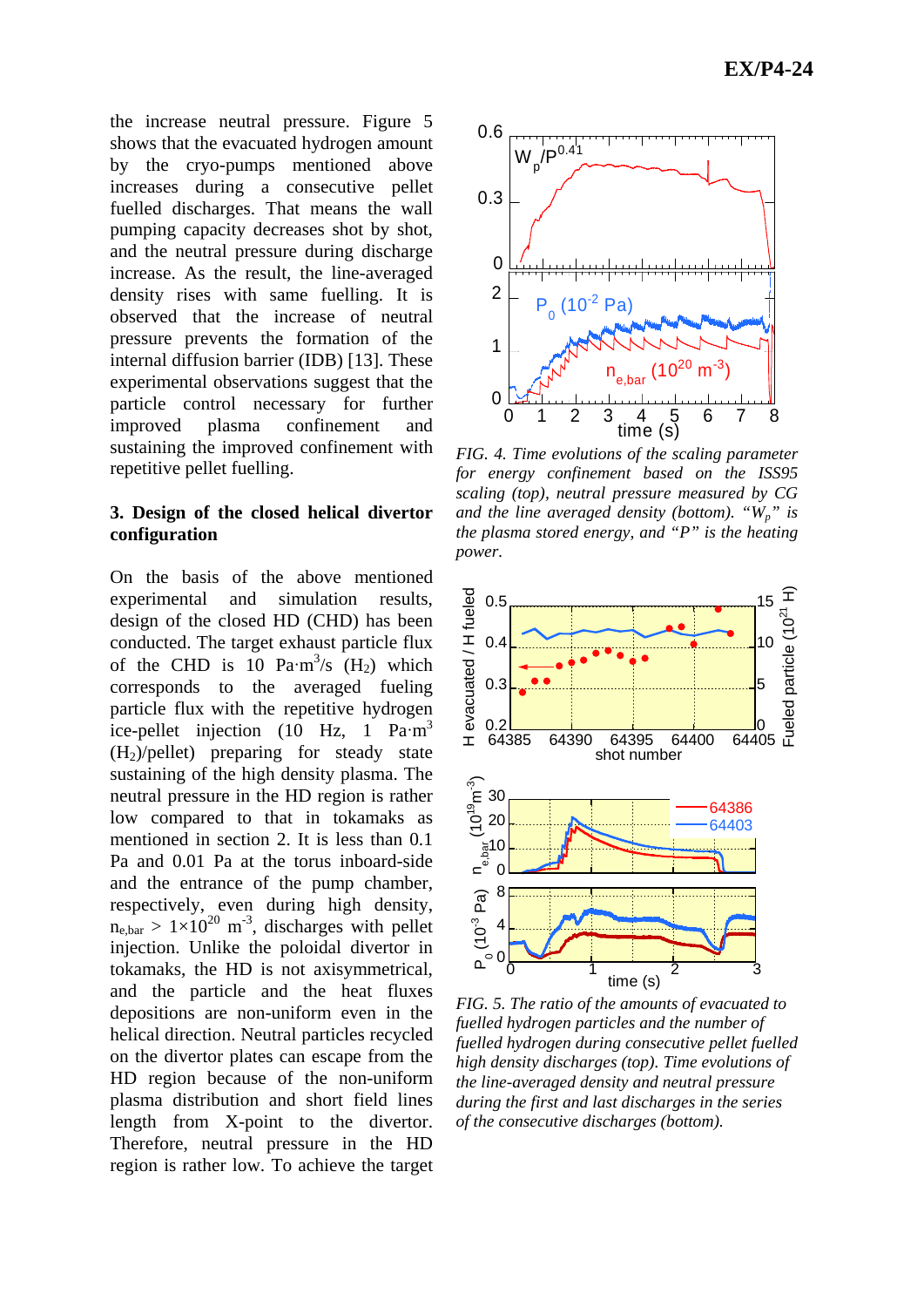exhaust flux using realistic pump system, such as in-vessel cryo pumps, the neutral pressure in the HD has to be 10 times risen, and the closure of the HD with proper structure is necessary for the pressure rise. For the first step to full closed HD, the torus-inboard side divertor is planned to be reconstructed first because the plasma confinement is better in inward shifted configuration than outward shifted one, and the dense divertor particle deposition appears at the torus inboard side divertor in the former configuration.

The exploring of the structure has been conducted using EIRENE code by trial and error [21]. In this calculation, the parameters of the background plasma were kept constant, and no plasma flow was taken into account. The operational magnetic configuration was  $R_{ax}$  = 3.6 m (inward shifted). It is required that there are enough space for installation of in-vessel pumps in the structure, and is also required that the structure is tolerant of the divertor heat load. The structure consisting of present divertor plates and additional baffle plates is the simplest one, and the compression of the neutral particles was examined first with this structure. In this case, the pumps were planed to be installed below the baffle plate. Figure 6 shows the calculated averaged hydrogen molecule density at the inboard side divertor region with and without baffle plates. Three spatial distances between the baffle plates,  $\delta$ , were examined. It is shown that the neutral pressure rise with the installation of the baffle plates is up to 3 - 4 times larger than that in the open HD case, and the target pressure cannot be obtained in this



*FIG. 6. (top) Density distributions of hydrogen molecule in a horizontally elongated cross-section with and without baffle plates. Spatial distance between the baffle plates is* δ*. (bottom) Averaged density of hydrogen molecule in the inboard side divertor region. Red bars indicate the density in the "open" divertor. Three* δ *(tight, moderate, loose) were examined.* 



*FIG. 7. Averaged hydrogen molecule density in various closed divertor structures which were examined. Insertions show the divertor structures in a holizontally elongated cross-section (above the equatorial plane); (a) open divertor (present structure) (b) (a) + dome and baffle plate (c) rearrangement of divertor plates + baffle plate. (d) (c) + dome. Baffle plates and dome are shown by white lines and blocks.* δ *is the width of throat of baffle plates.*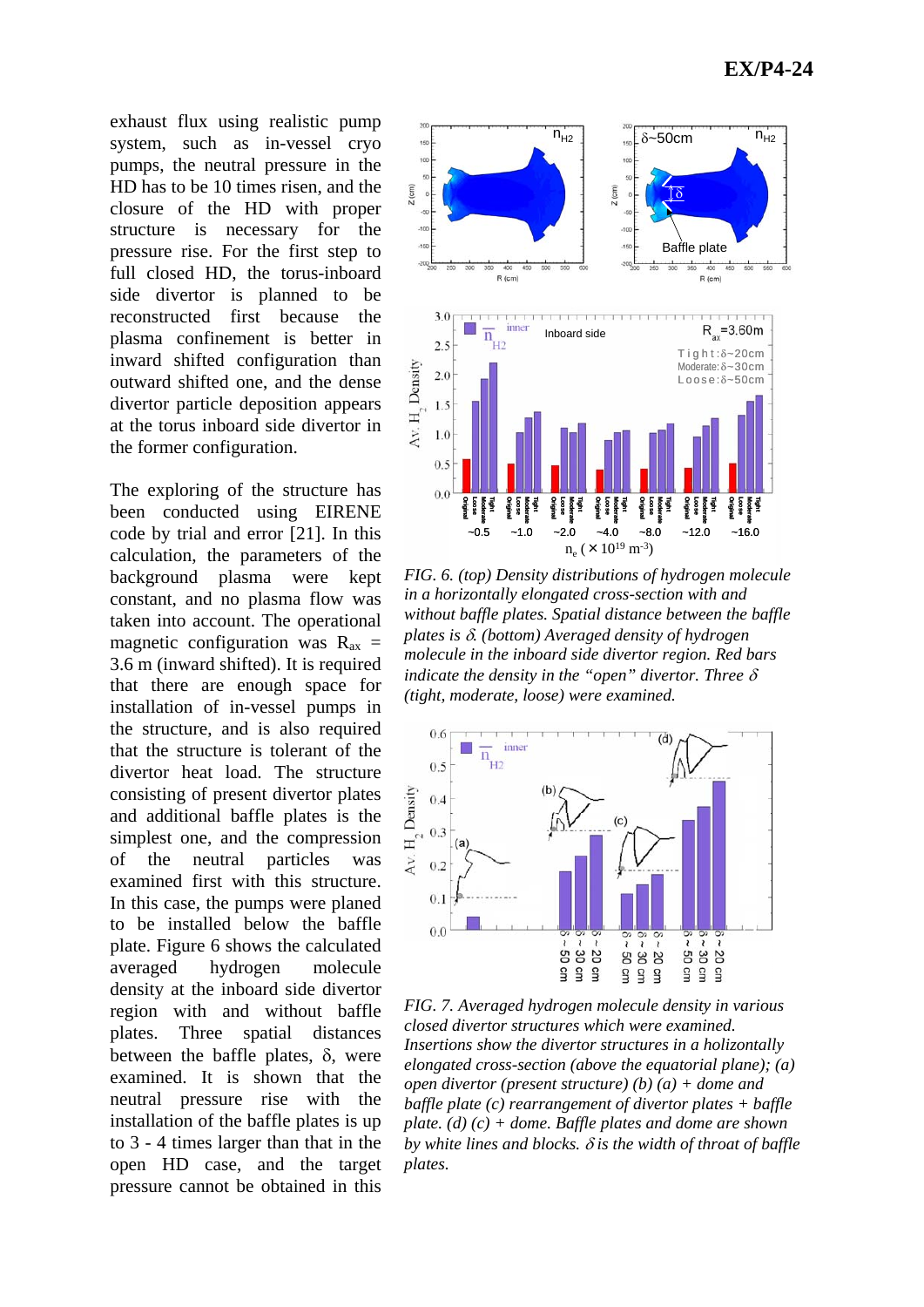structure. It is also shown that  $\delta$  dependence of the density is not so strong. To achieve the target parameters, other ideas of CHD structure were examined. Figure 7 shows the averaged density of hydrogen molecule at the divertor region for different CHD structures. In Fig. 7, (a) is the present "open" HD structure. In the case of (b), divertor plates positions are same as (a), and baffle plates and dome structure are added. In the cases of (c) and (d), divertor plates are rearranged, and their surfaces are not faced to core plasma region to reduce direct loss of recycled particles. The difference between (c) and (d) is without and with the dome structure. From these calculations, we found that: 1) the width of throat of baffle plates, δ, affects the density weakly as same as the simplest case. 2) The main role of the dome structure seems to be reducing the volume of the divertor region. 3) Comparison of (b) and (d) shows that about two times higher density in (d) case for the rearrangement of the divertor plates.

Figure 8 shows both the present open HD and the latest design of CHD as the result of the exploring. In CHD, divertor plates face to torusinboard vacuum vessel, and the dome structure is installed in the private region. The width of the throat of baffle plate is about 50 cm to avoid leading edge problems. Calculated distributions of hydrogen molecule density for both divertor structures are shown. In this case, the plasma

parameters profiles in the HD region were calculated with a one-dimensional plasma fluid analysis using upstream plasma parameters from the calculation with EMC3-EIRENE code [8]. Assuming the plasma flow velocity at the surface of the divertor plates to be an ion sound speed and no transverse transport to the magnetic field lines, three differential equations for plasma density, momentum and energy are solved along the magnetic field lines on the divertor legs by using the Runge-Kutta method. In the closed HD, the density at



*FIG. 8. (top) A horizontally elongated cross-section of the last closed flux surface (LCFS), boundary of ergodic layer, divertor legs and vacuum vessel in the open HD configuration. (bottom) Distributions of hydrogen molecules in the open HD and closed HD at torus-inboard side in the cross-section for the case of input power = 8 MW, electron density at*   $LCFS = 4 \times 10^{19} \text{ m}^3$ .



*FIG. 9. Density distributions of hydrogen molecule in different poloidal cross-sections with the latest CHD configuration. Electron density at the last closed flux surface*  and the input power are assumed to be  $6 \times 10^{19}$ m<sup>3</sup> and 8 MW.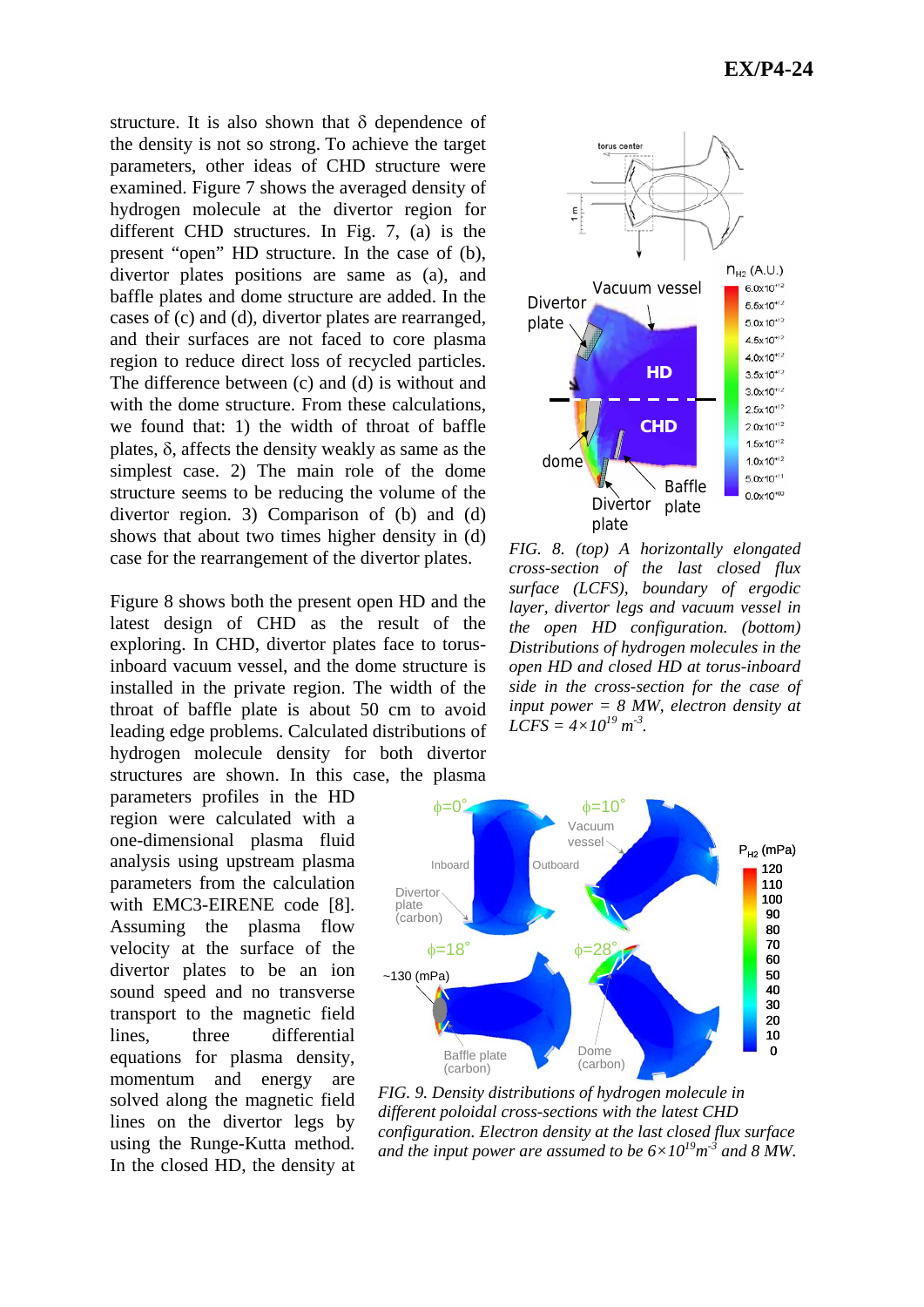the position where pump will be installed (space between the dome and inboard-side vacuum vessel in closed HD case) is about 20 times higher than that in present HD case, that means this closed HD design meets the target neutral pressure. Figure 9 shows the density distributions of neutral pressure in different poloidal cross-sections with the latest CHD configuration. The highest pressure is obtained below the dome at the horizontally elongated cross-section. In other cross-section, the pressure below the dome is about a half of the highest pressure.



Based on the result of the calculation, the engineering design of CHD is in progress. Figure 10 shows the

*FIG. 10. Present (left) and new (right) divertor structures at the torus inboard side.* 

schematic views of the present and CHD structures at the torus inboard side. As mentioned above, the plasma facing surfaces of the divertor plates do not face to plasma but to first wall. The CHD region is plugged by the endplates, and the CHD forms a box like structure. Invessel pumps are planed to be installed below the dome structure. The divertor plates will be made of isotropic graphite, and be cooled by water with the structure developed in advance [22]. One divertor plate consists of two isotropic graphite parts, and they are tightly fixed with bolt (Mo or TZM) M6 bolts lateral sandwiching a SS cooling pipe of 27.2 mm in diameter.

## **4. Summary**

Neutral particle behavior in LHD heliotron has been investigated to conduct the effective particle control using the intrinsic helical divertor. The distribution of the neutral particles was investigated with neutral pressure gauges. The impact of the neutral pressure rise on the plasma confinement also investigated, and it was revealed that the pressure rise degrade the confinement. That suggests that the neutral particle control is necessary for achieving further improvement of the plasma confinement and sustaining long pulse discharge with high performance plasma.

The modification of the open helical divertor to the closed one in LHD has been investigated using fully three-dimensional neutral transport code EIRENE, to accomplish the active particle control to improve plasma confinement and to sustain high performance long pulse discharges. Results of the calculation show that proper rearrangement of divertor plates and additional components, such as dome structure make the neutral particles to be compressed well in the divertor region, and effective divertor pumping to be possible. Based on the simulation and experimental results, design and installation of closed helical divertor is programmed in LHD.

# **References**

[1] OHYABU, N., et al., **"**The Large Helical Device (LHD) helical divertor"**,** Nucl. Fusion **34** (1994)